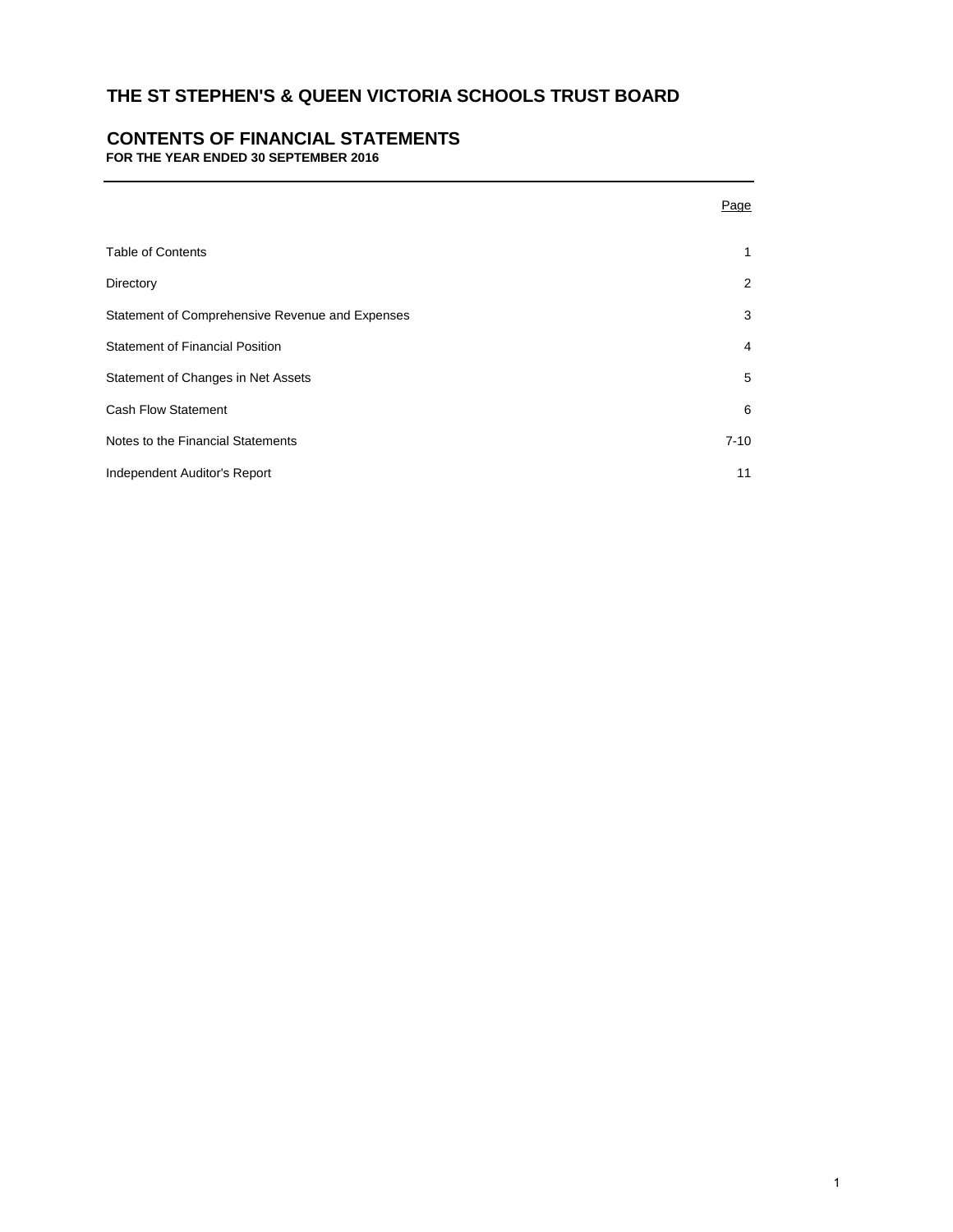# **DIRECTORY**

**FOR THE YEAR ENDED 30 SEPTEMBER 2016**

| <b>BOARD OF TRUSTEES</b>                                  | B Te Paa (Chairperson)<br>J Fairbrother<br>K Pikaahu<br>K Evans<br>S Parata<br>K Pou<br>I Wilkinson |
|-----------------------------------------------------------|-----------------------------------------------------------------------------------------------------|
| <b>REGISTERED OFFICE</b>                                  | Level 2<br>123 Carlton Gore Road<br>Newmarket<br>Auckland                                           |
| <b>NATURE OF BUSINESS</b>                                 | Investment and Education                                                                            |
| <b>CHARITIES COMMISSION</b><br><b>REGISTRATION NUMBER</b> | CC10860                                                                                             |
| <b>INDEPENDENT AUDITOR</b>                                | <b>KPMG</b><br>18 Viaduct Harbour Avenue<br>Auckland                                                |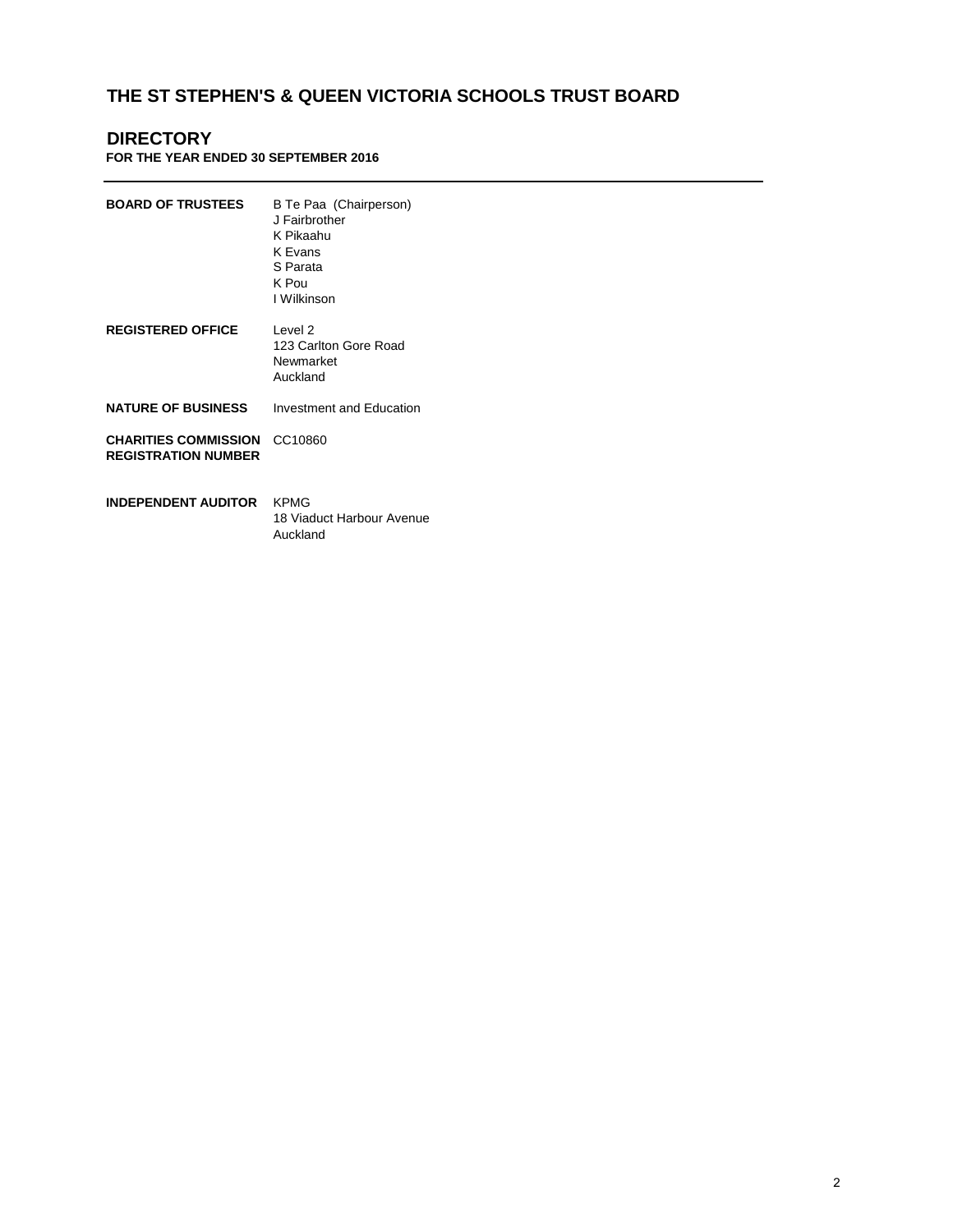#### **STATEMENT OF COMPREHENSIVE REVENUE AND EXPENSES FOR THE YEAR ENDED 30 SEPTEMBER 2016**

|                                                       | <b>Notes</b> | 2016<br>\$ | 2015<br>\$ |
|-------------------------------------------------------|--------------|------------|------------|
| Revenue                                               |              |            |            |
| <b>Rental Revenue</b>                                 |              | 1,312,734  | 1,269,678  |
| Interest and Dividend Revenue                         |              | 357,772    | 353,900    |
| Other Income                                          |              |            | 169,644    |
| Unrealised Gain on Revaluation of Investment Property | 3            | 4,804,000  | 10,393,000 |
| <b>Total Operating Revenue</b>                        |              | 6,474,506  | 12,186,222 |
| <b>Expenses</b>                                       |              |            |            |
| <b>Property Expenses</b>                              |              | (602, 790) | (428, 213) |
| Management Expense                                    |              | (200, 039) | (203, 945) |
| <b>Administration Expenditure</b>                     |              | (86,953)   | (24, 331)  |
| <b>Total Expenses</b>                                 |              | (889, 782) | (656, 489) |
|                                                       |              |            |            |
| <b>Total Surplus for the Period</b>                   |              | 5,584,724  | 11,529,733 |
| Net Change in Fair Value of Investments               |              | 405,056    | 174,511    |
| Other Comprehensive Revenue and Expense               |              | 405,056    | 174,511    |
| for the year                                          |              |            |            |
| Total Comprehensive Revenue and Expense for the year  |              | 5,989,780  | 11,704,244 |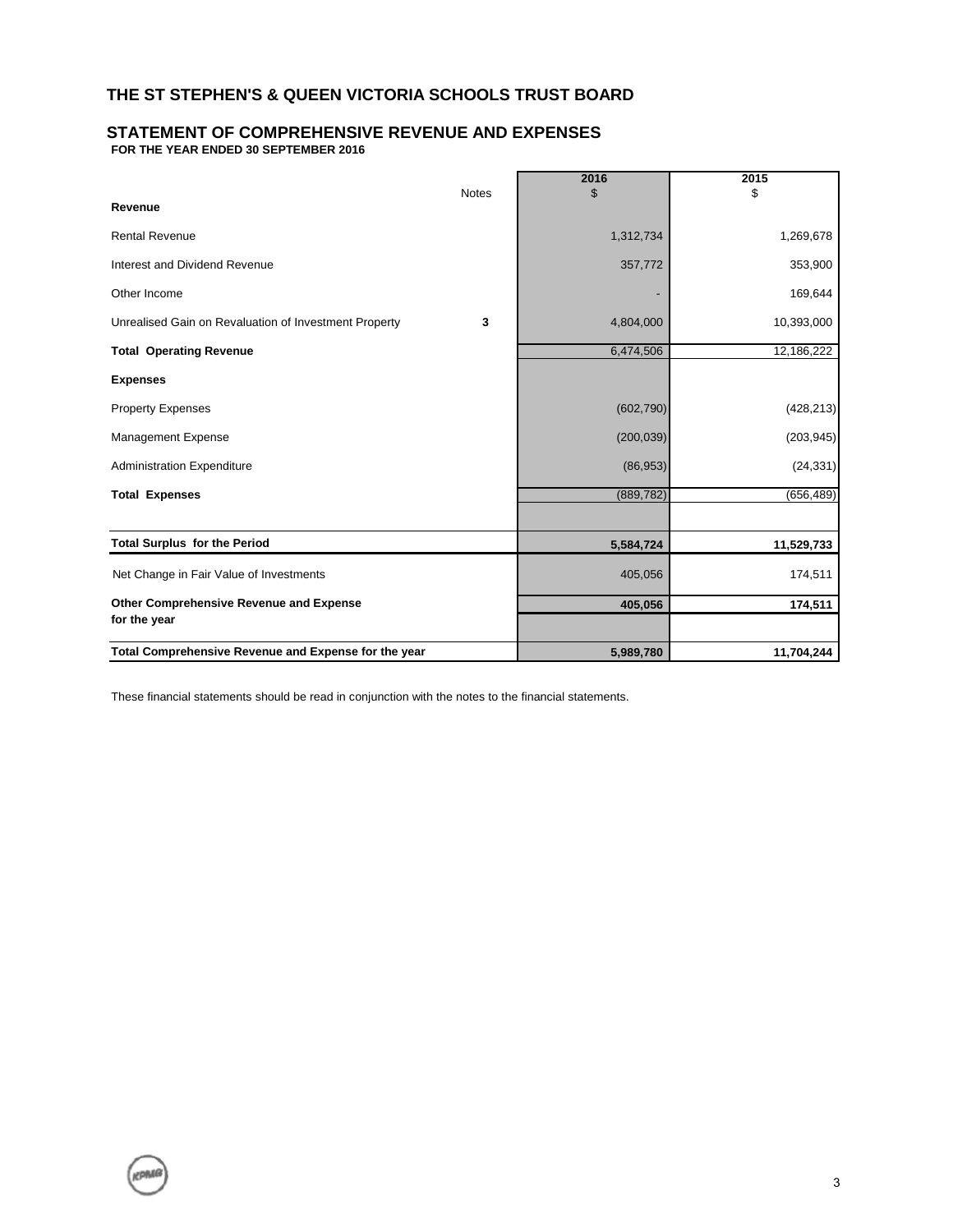## **STATEMENT OF FINANCIAL POSITION**

**FOR THE YEAR ENDED 30 SEPTEMBER 2016**

|                                    |                | 2016           | 2015         |
|------------------------------------|----------------|----------------|--------------|
|                                    | <b>Notes</b>   | $\mathfrak{L}$ | \$           |
|                                    |                |                |              |
| <b>Current Assets</b>              |                |                |              |
| Cash and Cash Equivalents          |                | 406,677        | 1,398,622    |
| <b>Trade and Other Receivables</b> |                | 23,809         | 30,323       |
| Properties Held for Sale           | $\overline{7}$ | 8,445,000      |              |
|                                    |                |                |              |
| <b>Total Current Assets</b>        |                | 8,875,486      | 1,428,945    |
| <b>Non Current Assets</b>          |                |                |              |
| Investments                        | 4              | 9,199,105      | 6,982,836    |
| <b>Investment Property</b>         | 3              | 49,280,000     | 52,921,000   |
|                                    |                |                |              |
| <b>Total Non Current Assets</b>    |                | 58,479,105     | 59,903,836   |
|                                    |                |                |              |
| <b>Total Assets</b>                |                | 67,354,591     | 61,332,781   |
|                                    |                |                |              |
|                                    |                |                |              |
| <b>Current Liabilities</b>         |                |                |              |
| Trade and Other Payables           |                | 172,401        | 115,370      |
|                                    |                |                |              |
|                                    |                |                |              |
| <b>Total Liabilities</b>           |                | 172,401        | 115,370      |
|                                    |                |                |              |
| <b>Total Net Assets</b>            |                | 67,182,190     | 61,217,411   |
|                                    |                |                |              |
|                                    |                |                |              |
|                                    |                |                |              |
| <b>Trust Equity</b>                |                |                |              |
| <b>Trust Capital</b>               |                | 15,417,206     | 15,417,206   |
| Reserves                           |                | 1,010,977      | 605,922      |
| <b>Retained Earnings</b>           |                | 50,754,007     | 45, 194, 283 |
| <b>Total Trust Equity</b>          |                | 67,182,190     | 61,217,411   |

For and on behalf of the Board of Trustees who authorised the issue of these financial statements on

 $23/11/16$ 

**Chairperson**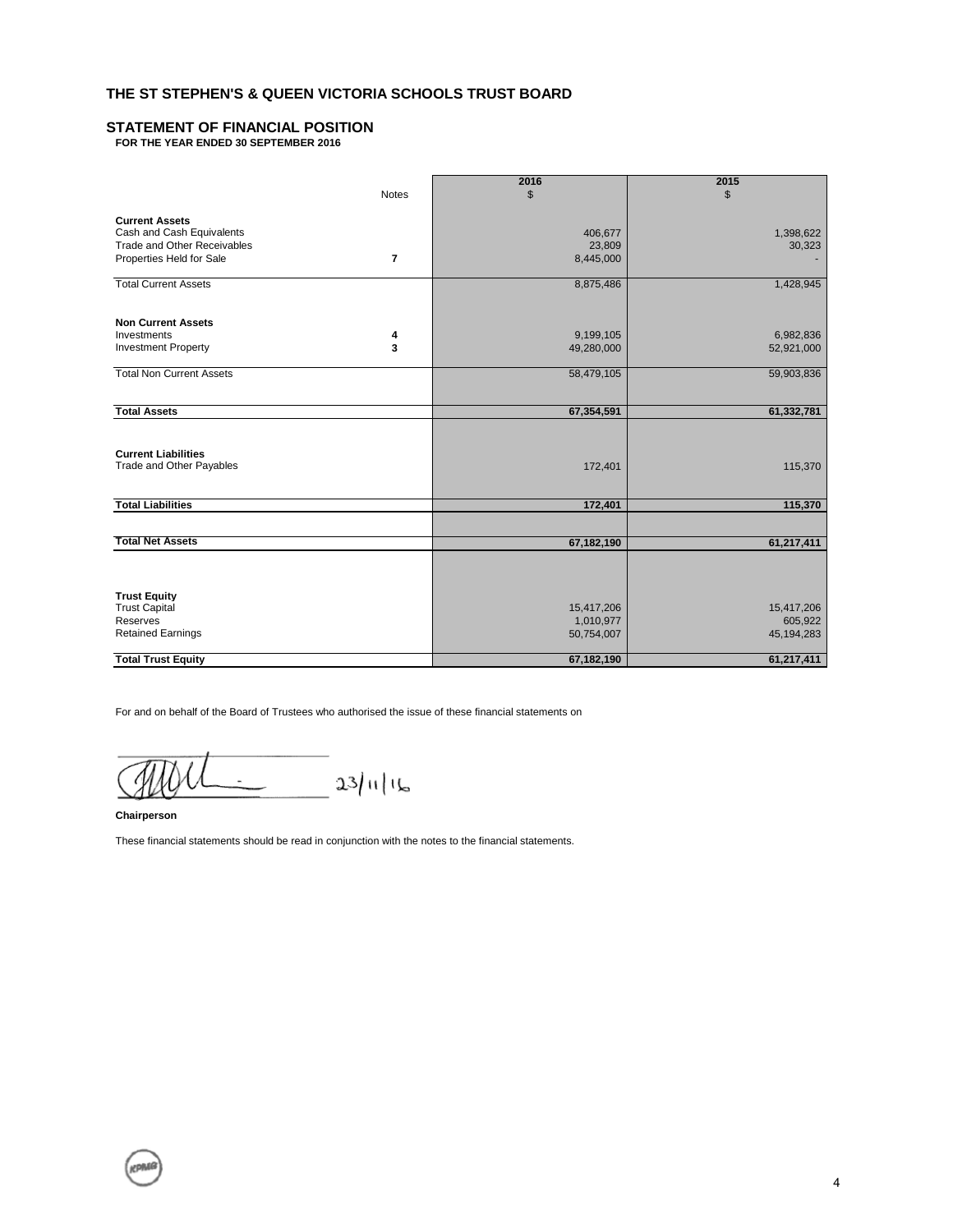# **STATEMENT OF CHANGES IN NET ASSETS**

**FOR THE YEAR ENDED 30 SEPTEMBER 2016**

|                                 | Trust<br>Capital | <b>Available for Sale</b><br><b>Revaluation</b><br>Reserve | <b>Retained</b><br><b>Earnings</b> | Total<br><b>Equity</b> |
|---------------------------------|------------------|------------------------------------------------------------|------------------------------------|------------------------|
|                                 | \$               | \$                                                         | \$                                 | \$                     |
| <b>Equity at 1 October 2014</b> | 15,417,206       | 431,410                                                    | 33,664,550                         | 49,513,166             |
| Surplus for the year            |                  | -                                                          | 11,529,733                         | 11,529,733             |
| Other Comprehensive Income      |                  | 174.511                                                    |                                    | 174,511                |
| <b>Less Distributions</b>       |                  |                                                            |                                    |                        |
| Equity at 30 September 2015     | 15,417,206       | 605.921                                                    | 45.194.283                         | 61,217,410             |

| Equity at 1 October 2015    | 15,417,206 | 605.921   | 45,194,283 | 61,217,410 |
|-----------------------------|------------|-----------|------------|------------|
| Surplus for the year        | ٠          |           | 5,584,724  | 5,584,724  |
| Other Comprehensive Income  |            | 405.056   |            | 405,056    |
| <b>Less Distributions</b>   |            |           | (25,000)   | (25,000)   |
| Equity at 30 September 2016 | 15,417,206 | 1,010,977 | 50,754,007 | 67,182,190 |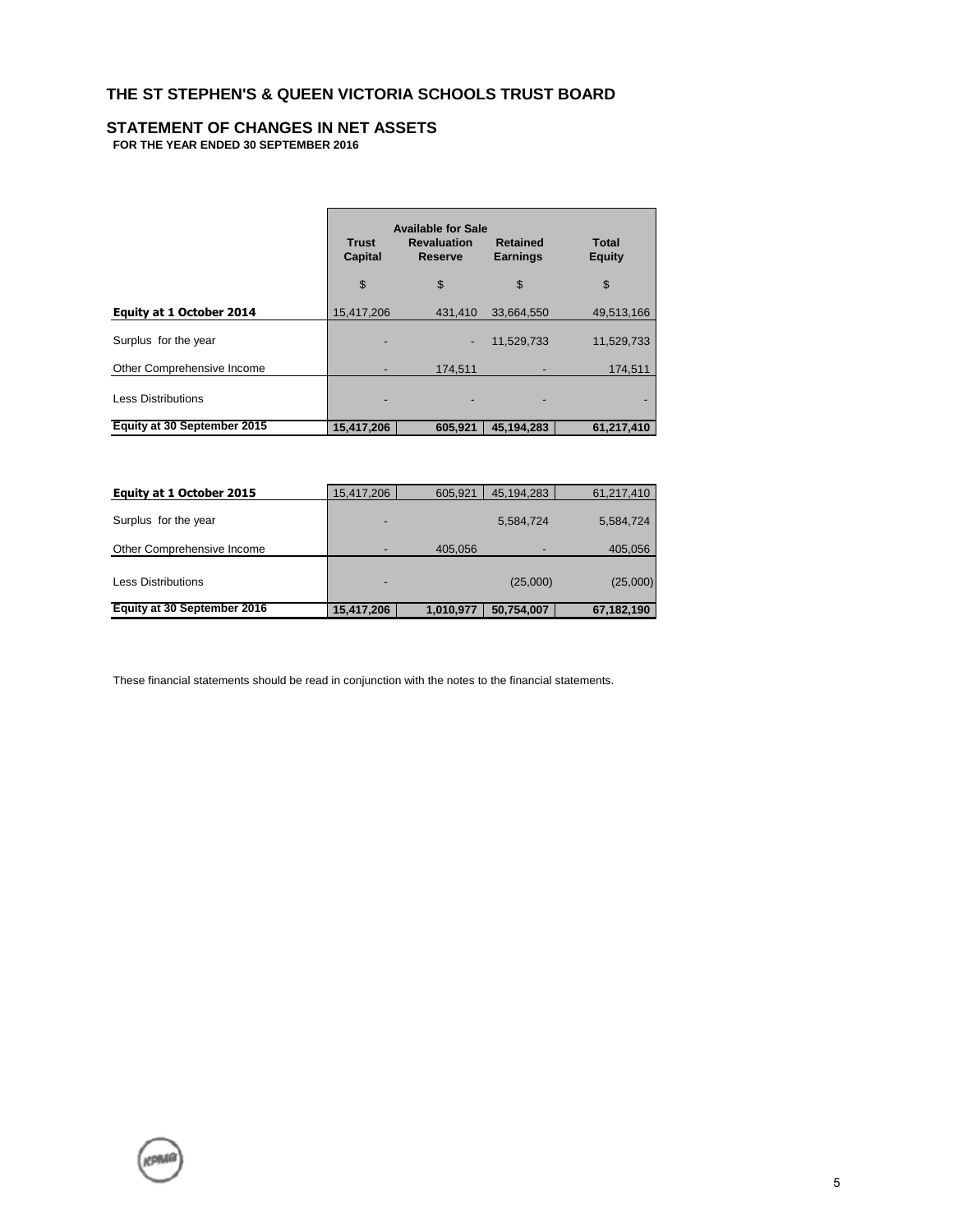# **CASH FLOW STATEMENT**

KPMG

# **FOR THE YEAR ENDED 30 SEPTEMBER 2016**

|                                                 | 2016          | 2015             |
|-------------------------------------------------|---------------|------------------|
|                                                 |               | <b>Unaudited</b> |
|                                                 | \$            | \$               |
| <b>Cash Flows From Operating Activities:</b>    |               |                  |
|                                                 |               |                  |
| Cash was provided from:                         |               |                  |
| <b>Receipts from Tenants</b>                    | 1,341,720     | 1,386,123        |
| <b>Interest Received</b>                        | 23,344        | 27,616           |
| Cash was disbursed to:                          | 1,365,064     | 1,413,739        |
| Payments to Suppliers and Activities            | (859, 497)    | (798, 592)       |
| Net Cash Flows from Operating Activities        | 505,567       | 615,147          |
|                                                 |               |                  |
| <b>Cash Flows From Investing Activities:</b>    |               |                  |
| Cash was provided from:                         |               |                  |
| Sale of Investments                             | 14,936        | $\Omega$         |
| <b>Dividend Received</b>                        | 7,537         | 4,566            |
|                                                 | 22,473        | 4,566            |
| Cash was applied to:                            |               |                  |
| Purchase of Investments                         | (1,500,000)   | 0                |
| Net Cash used in Investing Activities           | (1, 477, 527) | 4,566            |
|                                                 |               |                  |
| <b>Cash Flows From Financing Activities:</b>    |               |                  |
| Cash was applied to:                            |               |                  |
| <b>Distributions</b>                            | (20,000)      | 0                |
| Cash used in Financing Activities               | (20,000)      | $\mathbf 0$      |
|                                                 |               |                  |
| Net (Decrease) in Cash Held                     | (991, 961)    | 619,713          |
| Add Cash at the beginning of the financial year | 1,398,636     | 778,923          |
| Cash at the end of the financial year           | 406,675       | 1,398,636        |
|                                                 |               |                  |
| Represented by                                  |               |                  |
| Cash                                            | 206,675       | 248,636          |
| <b>Short Term Deposits</b>                      | 200,000       | 1,150,000        |
|                                                 | 406,675       | 1,398,636        |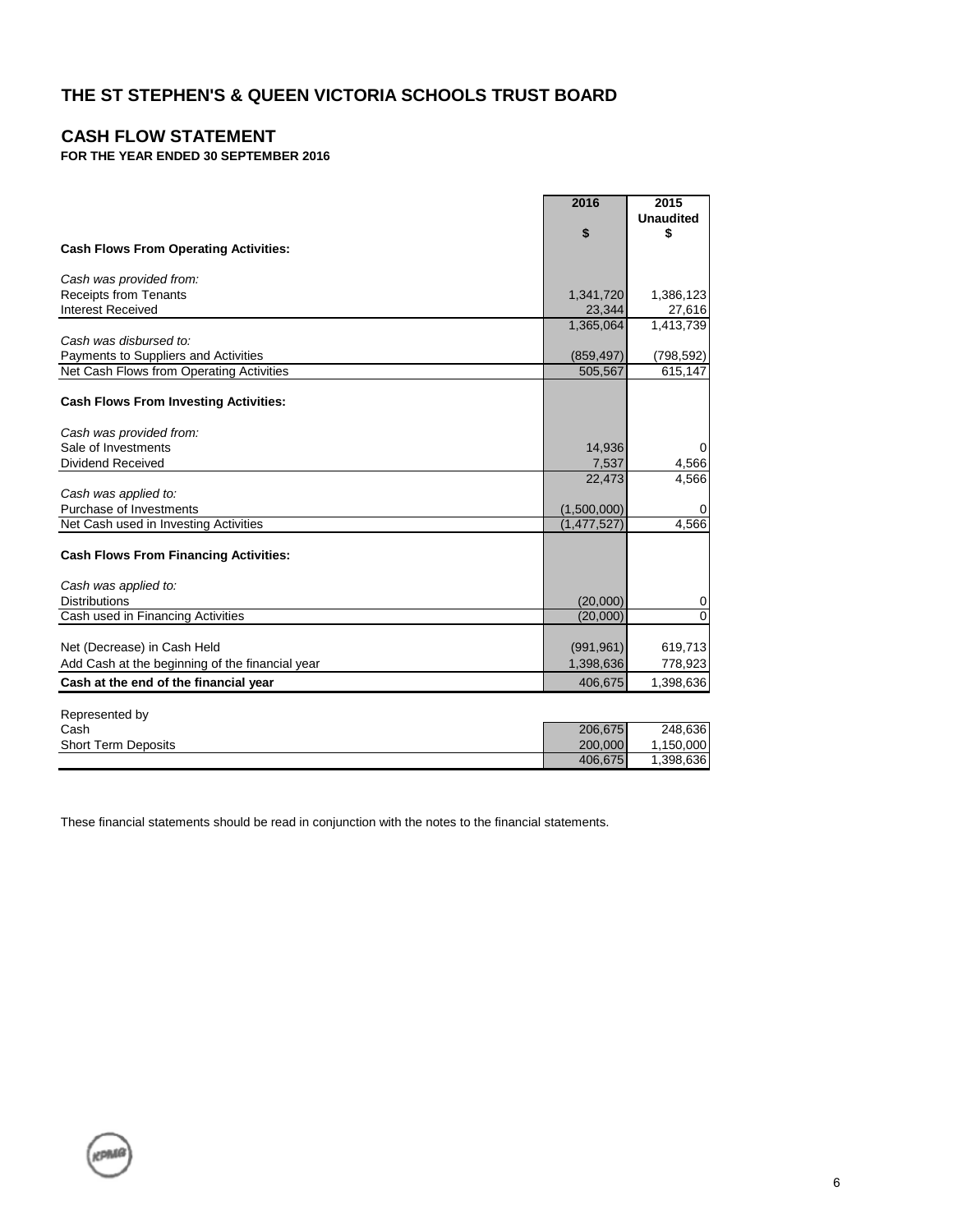## **NOTES TO THE FINANCIAL STATEMENTS**

**FOR THE YEAR ENDED 30 SEPTEMBER 2016**

### **1. Overview**

### **Reporting Entity**

The financial statements are in respect of the St Stephen's and Queen Victoria Schools Trust Board ('The Trust'). The Trust is a charitable trust registered under the Charitable Trusts Act 1957. The Trust is domiciled in New Zealand and was registered as a Charitable Entity under the Charities Act 2005 on 16 August 2007.

The charitable purpose of the Trust is the advancement and propagation of education for children in New Zealand, principally for girls and boys of New Zealand Maori descent but including peoples of all races and denominations.

These financial statements have been approved and were authorised for issue by the Board of Trustees on (DATE) on page 4.

#### **Statement of Compliance**

These financial statements have been prepared in accordance with NZ GAAP. They comply with the Public Benefit Entity International Public Sector Accounting Standard ("PBE IPSAS") and other applicable financial reporting standards as appropriate that have been authorised by use by the External Reporting Board. For purposes of complying with the NZ GAAP, the Trust is a public benefit not-for-profit entity and is eligible to apply Tier 2 Not-for-Profit PBE IPSAS on the basis that it does not have public accountability and it is not defined as large.

The Board of Trustees has elected to report in accordance with Tier 2 Not-For-Profit PBE Accounting Standards and in doing so has taken advantage of all applicable Reduced Disclosure Regime ("RDR") disclosure concessions.

## **First Time Adoption of PBE Accounting Standards**

For the year ended 30 September 2015, the Trust prepared its financial statements using the New Zealand Financial Reporting Standards ("NZ IFRS"). These have now been restated to Not-For-Profit PBE IPSAS-RDR. The date of transition to the new PBE Accounting Standards is 1 October 2014.

The Trust has applied PBE FRS 46 First-time Adoption of PBE Standards by Entities Previously Applying NZ IFRS. There were no adjustments to previously reported equity as a result of adopting these accounting standards.

## **2. Accounting Policies**

The significant accounting policies used in the preparation of these financial statements as set out below have been prepared in these financial statements.

2.1 Basis of measurement

These financial statements have been prepared on the basis of historical cost, as modified by the fair value measurement of investment properties, non-derivative financial instruments and land and buildings which are measured at fair value.

#### 2.2 Functional and presentational currency

These financial statements are presented in New Zealand dollars (\$), which is the Trust's functional currency.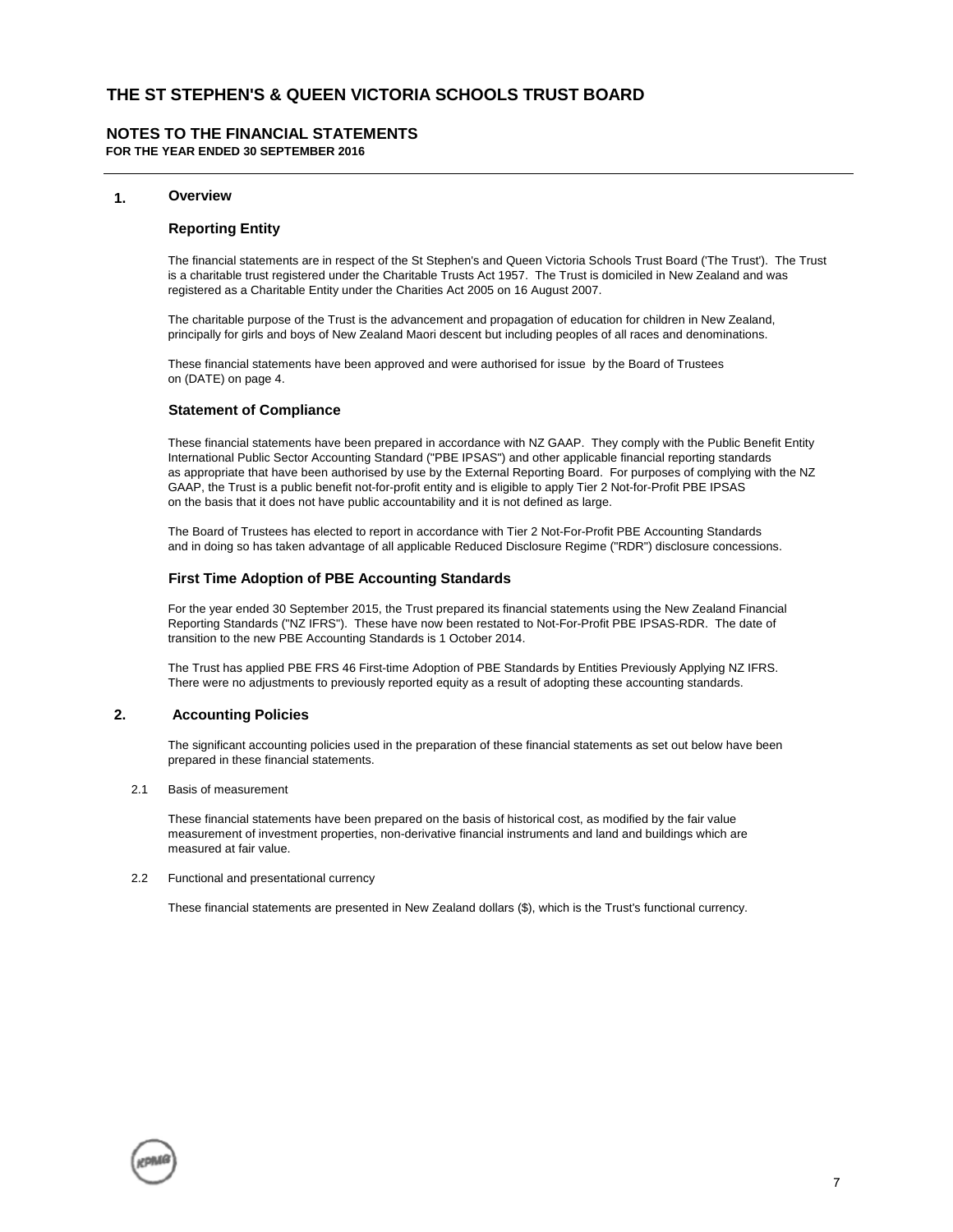#### **NOTES TO AND FORMING PART OF THE FINANCIAL STATEMENTS FOR THE YEAR ENDED 30 SEPTEMBER 2016**

#### 2.3 Revenue

Revenue is recognised to the extent that it is probable that the economic benefit will flow to the Group and revenue can be reliably measured. Revenue is measured at the fair value of the consideration received. The following specific recognition criteria must be met before revenue is recognised

#### Rental income

Rental income is recognised in the surplus or deficit on a straight line basis over the term of the lease.

#### Interest Income

 Interest income is accrued on a timely basis by reference to the principal outstanding and at the effective interest rate rate applicable, which is the rate that exactly discounts estimated future cash receipts through the expected life of the financial asset to the assets carrying amount.

 Distribution income from equity investments is recognised when the Trust's right to receive payment has been established.

#### Bequests and Legacies

 Bequest income is only recognised when cash is received or donated assets come under the control of the Trust and can be reliably measured. The Trustees have adopted this policy on the basis that until cash is received or donated assets come under control of the Trust, the bequest can be contested by other estate claimants i.e. the economic benefits to the Trust are not probable and income should not be recognised.

#### 2.4 Cash and Cash Equivalents

Cash and cash equivalents comprise cash in hand, cash in banks and investments in money market instruments. Bank overdrafts if any, are shown within current liabilities in the Statement of Financial Position.

#### 2.5 Goods and Services Tax

All items in the Statement of Financial Position are stated exclusive of GST, with the exception off receivables and payables, which include GST. All items in the Statement of Comprehensive Revenue and Expenses are stated exclusive of GST. Non-recoverable GST is reported as an operating expense.

#### 2.6 Income Tax

The St Stephen's and Queen Victoria Schools Trust Board has been granted exemption from income tax by the Inland Revenue Department.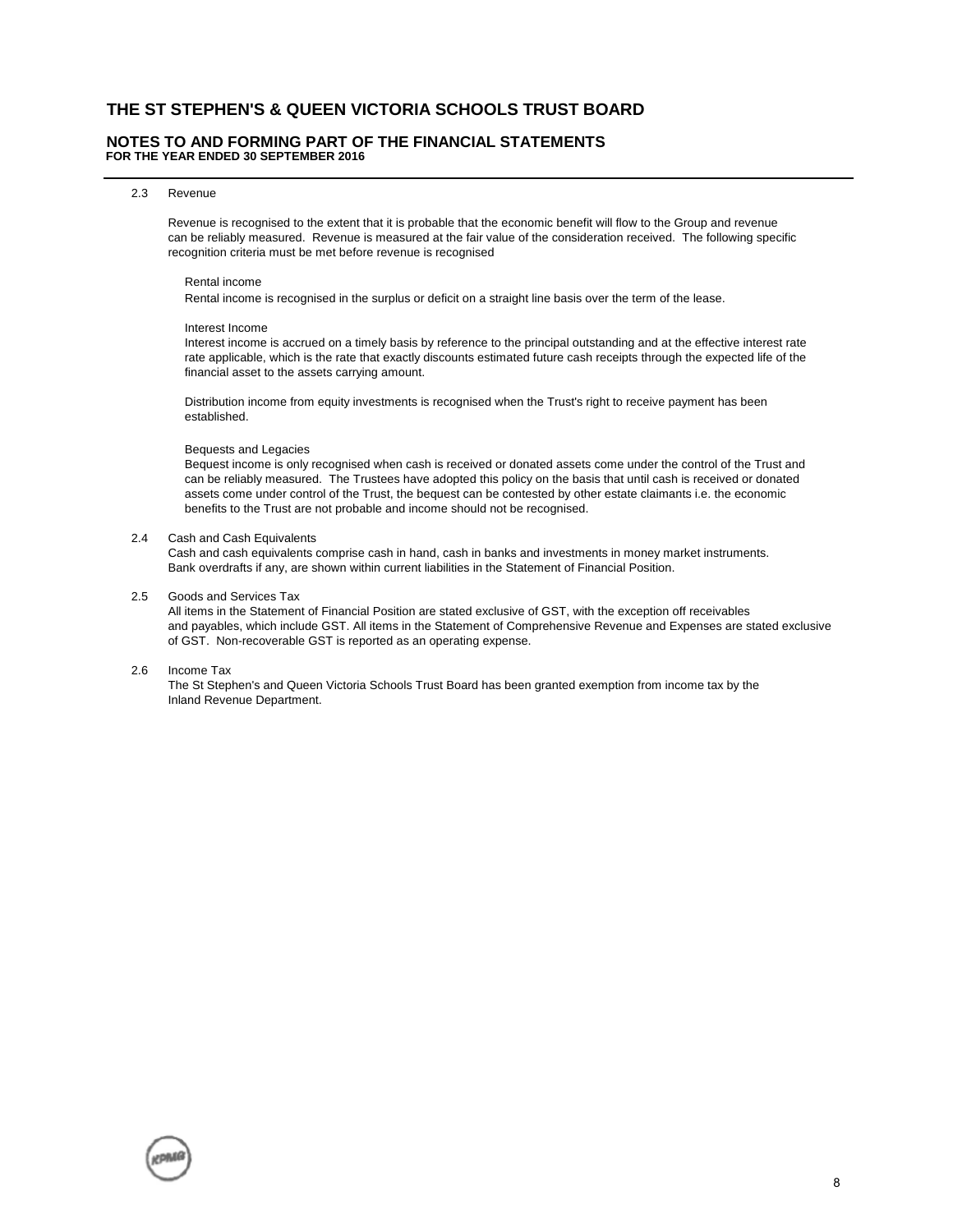## **NOTES TO THE FINANCIAL STATEMENTS**

**FOR THE YEAR ENDED 30 SEPTEMBER 2016**

## **3. INVESTMENT PROPERTY**

Initially investment properties and properties held for sale are measured at cost including transaction costs. Subsequent to initial recognition investment properties and properties held for sale are stated at fair value. Gains and losses arising from changes in the fair values of investment properties and properties held for sale are included in the surplus or deficit the year in which they arise.

External, independent valuers, having appropriate recognised professional qualifications and recent experience in the location and category of property being valued, value the Trust's investment property portfolio every 12 months. The fair values are based on market values, being the estimated amount for which a property could be exchanged on the date of the valuation between a willing buyer and a willing seller in an arms length transaction after proper marketing wherein the parties had each acted knowledgeably, prudently and without compulsion.

Investment properties and properties held for sale are derecognised when they have either been disposed of or when the investment property and property held for sale is permanently withdrawn from use and no future benefit is expected from its disposal. Any gains or losses on the derecognition of an investment property or property held for sale are recognised in the surplus or deficit in the year of derecognition.

The following schedule discloses the revaluations of the Investment Properties as at 30 September 2016 and the additions and disposals during the year.

|                             | 2015       | <b>Revaluations</b> | <b>Additions/</b><br>(Disposals)/<br>(Transfers) | 2016       |
|-----------------------------|------------|---------------------|--------------------------------------------------|------------|
|                             | \$         | \$.                 |                                                  |            |
| <b>Freehold Commercial</b>  | 40,866,000 | 2,674,000           |                                                  | 43,540,000 |
| <b>Freehold Residential</b> | 2,550,000  | 60,000              |                                                  | 2,610,000  |
| Leasehold Residential       | 1.950.000  | 540,000             |                                                  | 2,490,000  |
| Leasehold Commercial        | 7.555.000  | 1.530.000           | (8.445.000)                                      | 640,000    |
|                             | 52.921.000 | 4,804,000           | (8,445,000)                                      | 49,280,000 |

All investment properties are stated at fair value as at 30 September 2016 as determined by independent registered valuing firm Jones Lang La Salle. The valuation has been carried out in accordance with the appropriate Property Institute of New Zealand Professional Practice Standards and PBE IPSAS 16 - Investment Property.